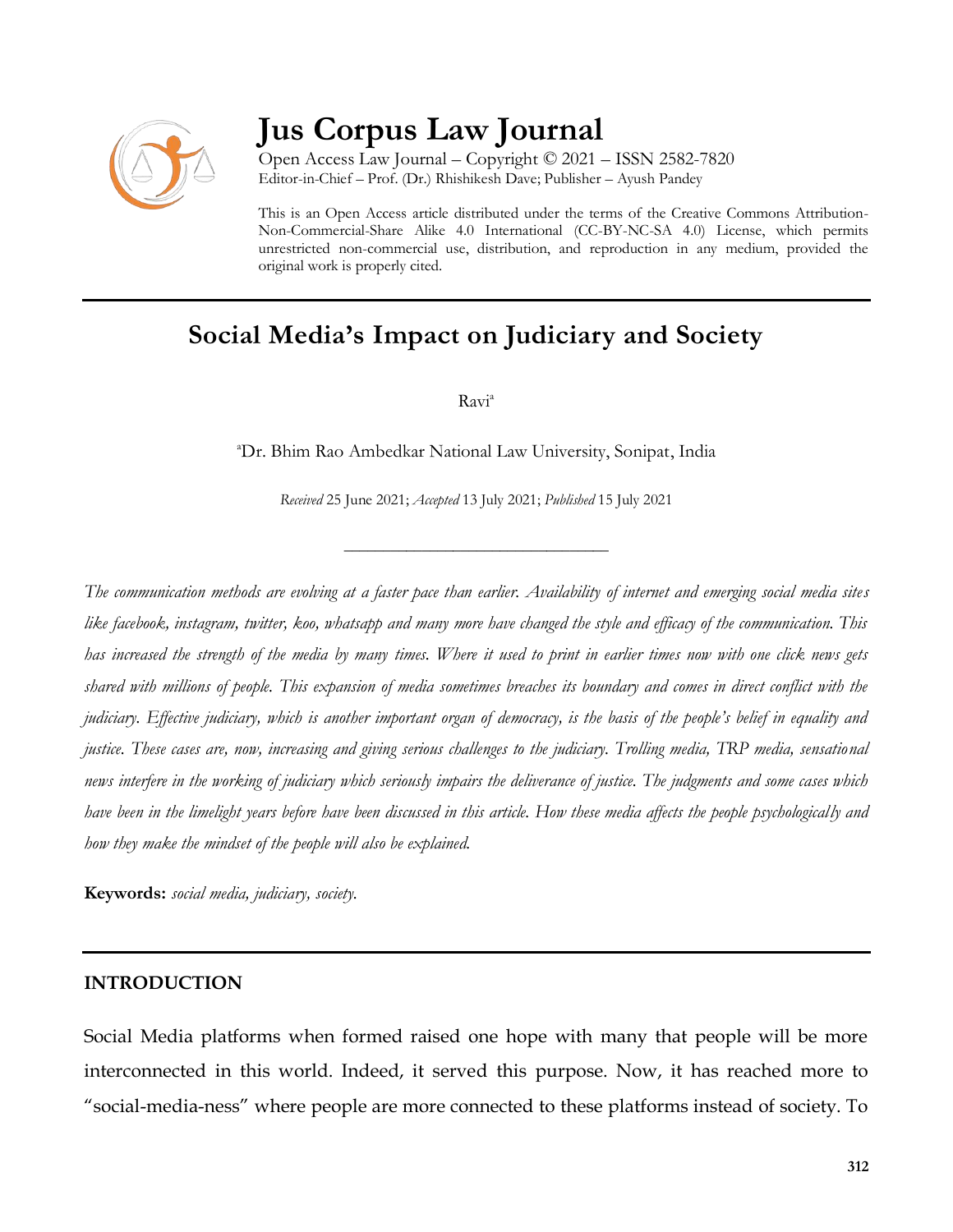check the credibility and efficacy of the social media platforms is not the purpose of this article here. Everything remains good when it remains in its area. Social media was formed to bring society together. That's the different thing it created a society in itself for some people. Not beating around the bush, let's come to the main aim of this article. Prosecution and justice delivery is not the purpose or work of social media. If it is done so then the consequences are drastic for the social media trial "victim". Victims of social media trials are not decided on the basis of the facts and law in real life. Not discussed in the tits and bits, discuss in a more organized manner. One foremost thing to remember is that ensuring the proper justice deliverance can be one of the purposes of social media. But ensuring justice and delivering justice are two different areas.

The media is regarded as the 4<sup>th</sup> pillar of Democracy along with the Judiciary, Legislature, and Executive. These institutions are not supposed to overcome and interrupt the work of the other. There should be a separation of power between these organs. **Justice deliverance cannot be done by the media** otherwise some fundamental principle of justice deliverance will be breached.

**How are media trials prejudiced against the justice system?** This is not the current issue. The publication of prejudicial matters is regarded as contempt of court. The Supreme Court held in A.K. Gopalan v. Noordeen<sup>1</sup> that publication can be prejudicial to the suspect or accused if it is published after the "arrest". This judgment settled the contentious question "What should be the point after which any publication which prejudices the suspect can be labelled as the contempt of court." The 200th report of the Law Commission (Trial by Media: Free Speech and Fair Trial under Criminal Procedure (Amendments to the Contempt of Court Act, 1971) is a comprehensive report which talks about the medical trial.

There are a number of cases that talk about the intervention of the media in the free trial. *Maneka Gandhi v Union of India<sup>2</sup> , M.P Lohia v State of West Bengal<sup>3</sup> , Ram Dayal Markarha v State of* 

 $\overline{\phantom{a}}$ 

<sup>1</sup> *AK Gopalan v Noordeen* 1970 SCR (2) 410

<sup>2</sup> *Maneka Gandhi v Union of India* 1978 SCR (2) 621

<sup>3</sup> *MP Lohia v State of West Bengal* (2005) 2 SCC 686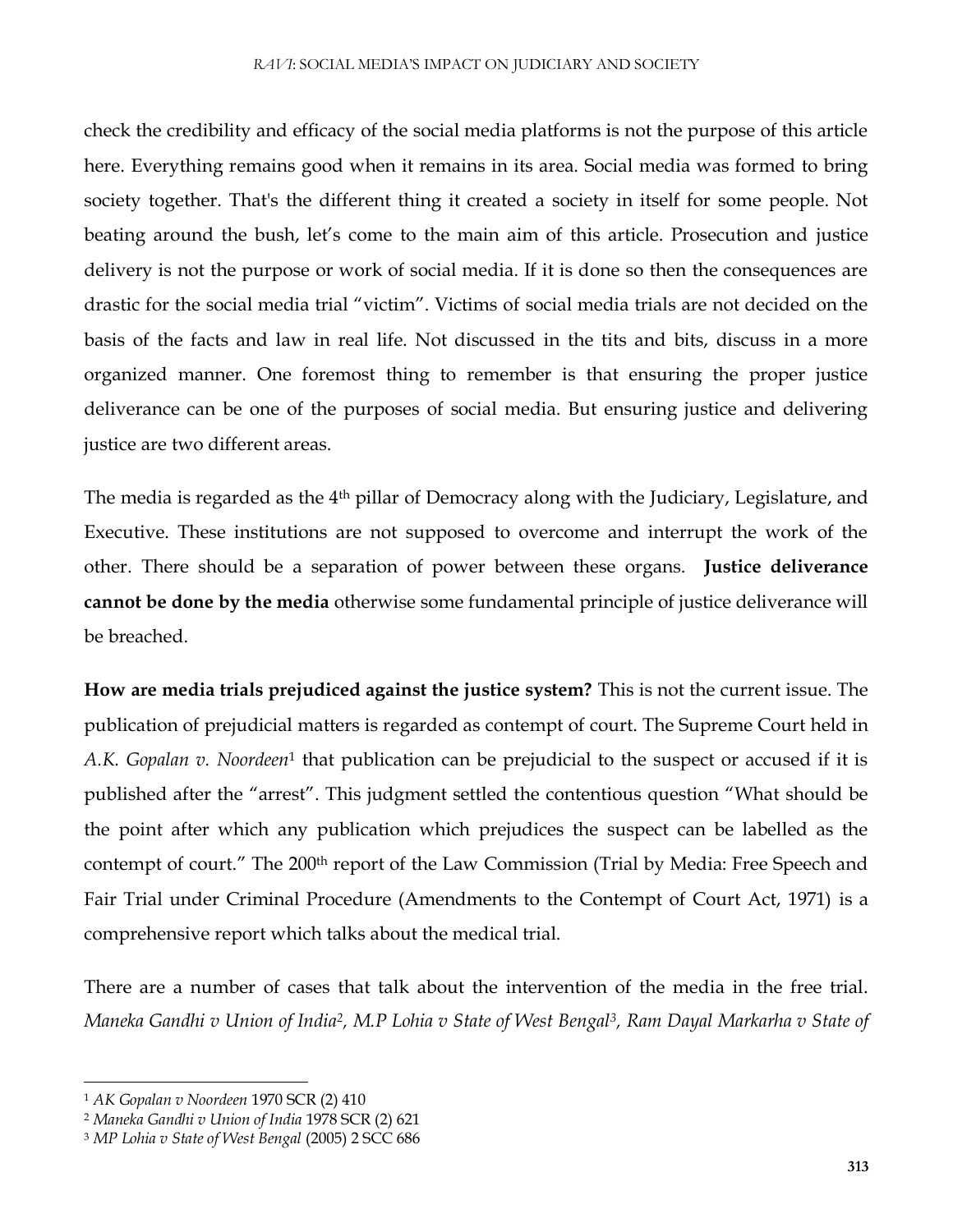*M.P<sup>4</sup> .* are few cases to be named. In *R.K Anand v Delhi High Court<sup>5</sup>* , the Supreme Court defined media trial as the "*Impact of extensive pre-trial publicity and coverage on a person's reputation thereby creating a widespread perception of guilt regardless of the verdict given in the court of law"*. The 200<sup>th</sup> report of the Law Commission also discusses what kind of publications can be prejudicial. The fair distinction between the right to free trial and right to free speech, section 3 of the Contempt of Courts Act, judgments discusses and prohibits prejudice publication. WHY?

### **EFFECTS ON JUDICIARY**

The media is considered as the fourth pillar of democracy and keeps check on all other three pillars. The role of media in justice can be understood by the lines of Jeremy Bentham. "*Where there is no publicity there is no justice. Publicity is the very soul of justice*." When this publicity is not for justice but for the sensation and TRP then the matter worsens. The act of the media for ensuring justice is approvable even then it should be non-derogatory to the established judicial principles and system. The Supreme Court itself has validated that sting operation done in the bonafide and public interest and it does not come under the purview of contempt of the court. The moot point is the reporting/publications done not in the bona fide or public interest but for TRP, "breaking news" or any other reason. These types of reporting/publications leave a dark impression not only on the judiciary but also on the social structure of the society.

The established principles of the right to fair trial, innocent until proven guilty and other principles of natural justice enshrined in the Constitution of India scatters in the pieces. The famous case "BMW hit and run case<sup>6"</sup> is evidence of bona fide reporting. In this, the instances were recorded when the lawyer of the accused was seen meeting the prime accused and witness becoming hostile. In this, no interferences were caused in the justice but done for ensuring the justice. There are other instances where the reporter acted as the investigative agency and provided sensational news. What it ensures is not justice but injustice to the accused and blow to the justice system. There are cases like the Aarushi Talwar murder case,

 $\overline{\phantom{a}}$ 

<sup>4</sup> *Ram Dayal Markarha v State of MP* (1978) 2 SCC 630

<sup>5</sup> *RK Anand v Delhi High Court* (2013) 1 SCC 218

<sup>6</sup> *State v Sanjeev Nanda* (2012) 8 SCC 450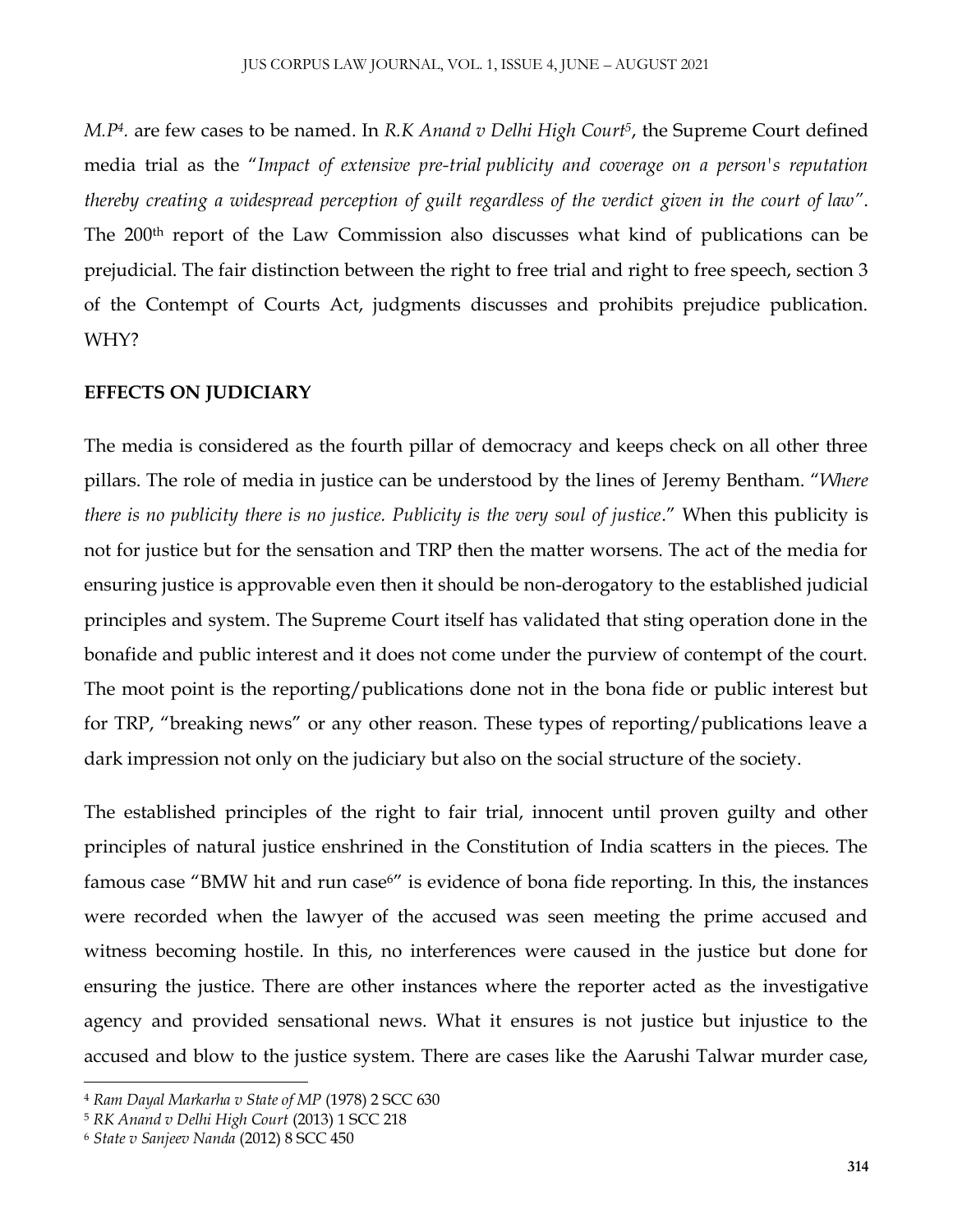SSR case where the accused are declared guilty before the court declaration, tamper the news to make it sensational.

The judiciary of any country prevails when there is the belief of the common people on it and what this type of reporting does? Media also assert its influence on the judges. When the media establish the accused as the culprit and then it becomes harder or somewhat challenging to see the accused as accused. Along with this anchoring and adjustment heuristic also plays a role in it. There have been cases where the court found that the jurors got influenced by social media.<sup>7</sup> The threatening of judges and harassing them on social media is also one of the serious issues before the judiciary which was also highlighted by the former CJI Sharad Arvind Bobde. He mentioned that the judiciary could not control such a kind of media as they did not know which steps to be taken.

### **EFFECT ON SOCIETY**

 $\overline{\phantom{a}}$ 

The direct impact of social media also comes on society. Joseph T. Klapper in his article "Mass Media and the Engineering of Consent" wrote that "mass media of communication are so often seen as contributory demons." He wrote in the context of propaganda to manufacture consent. What do these media do by biased reporting? They try to make a common stand of the public on the particular case which can be said to be a form of manufacturing consent. By presenting manipulated facts in a sensational manner, alleging the big people, conspiracy theories, inadmissible evidence, and many other things that can be included they include to give "breaking news" or increase TRP. The common masses do not do any rational or controlled processing, their cognition works on heuristics. Media makes the matter available, although forged content and common masses, again and again, see that and interpret the events in that manner only. Status quo heuristics are added in the availability heuristic. What is established in the society is good, whatever the judgment of the court. The minds of common people are primed in such a manner that even if the contradictory facts are true they will not believe. This hugely impacts society, the judiciary, and the accused.

<sup>7</sup> *Benbrika v The Queen* [2010] VSCA 281; *A-G v Fraill* [2011] ACD 89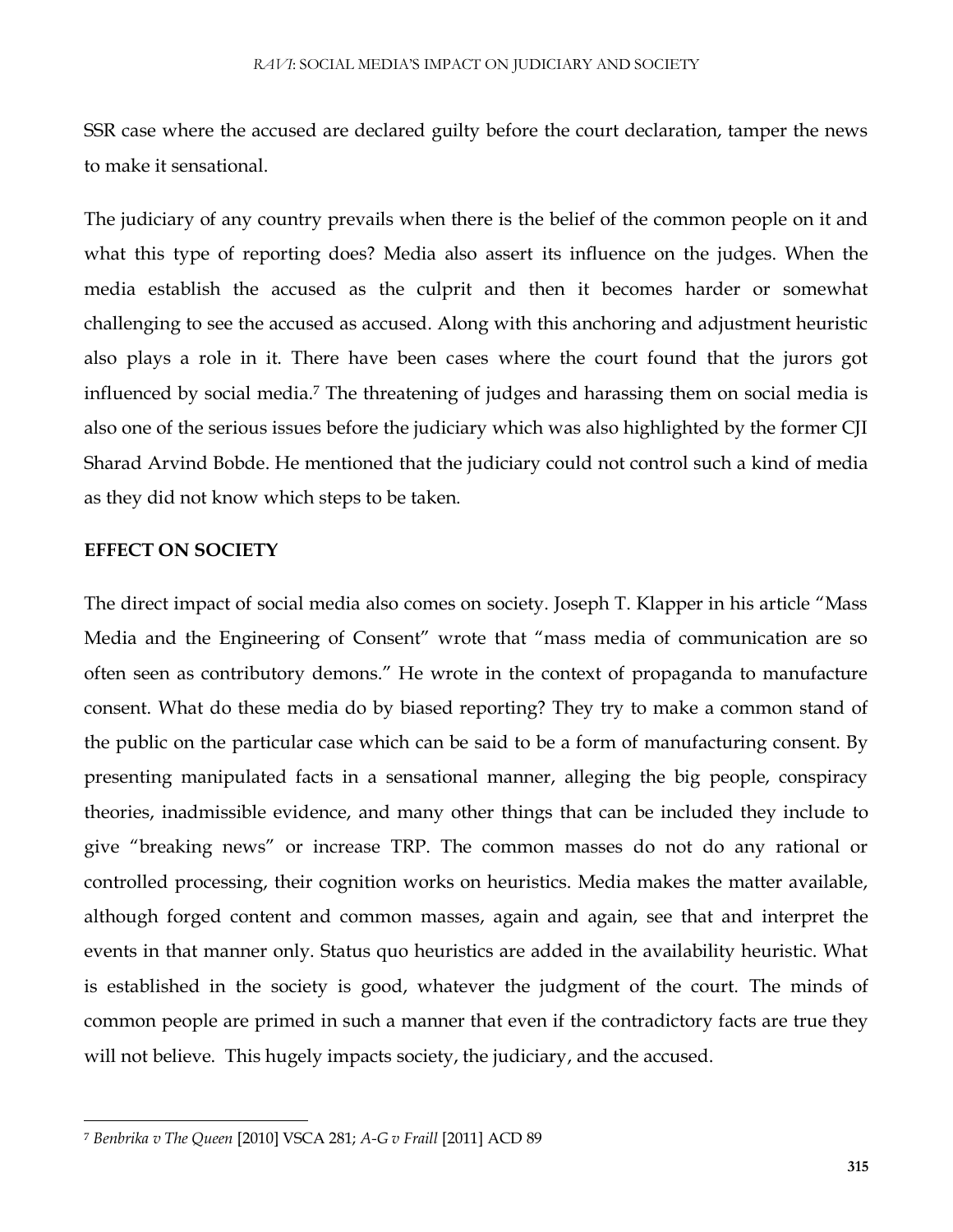Some heavy terms have been used in the above paragraphs and will be difficult for nonpsychology background people to understand. To make it understood in a better way, let us understand briefly with an example. Heuristics are some thumb rules by which common human beings process the data in their mind and come to a decision or analyze it. These heuristics can be faulty also. First, take the availability heuristic. When something is asked from any person then he analyses that and thinks of instances and comes to the decision on the basis of such incidents. For instance, out of 10 news reporting channels, 7 or 8 channels declared the accused in a case as the main culprit. Now, when someone asks about the said case then definitely it is going to create influence. When it can create influence on the learned judges then the common people are on the god's grace. Second, take the status quo heuristic. What is prevalent in society is good and change or any kind of alteration will not be liked or will not be digested. This same thing happens when the media wrongly establishes the accused as the culprit then the judgement of the judiciary will not be liked or digested by the people. Similar is the anchoring and adjustment heuristic. The parameter is wrongly moved from accused to culprit in such a high intensity that even after the judgment of the court this parameter does not get balanced and there will be some kind of suspicion in the common masses. When this kind of priming is done to the common masses then it is not going to be evaded without representing itself which we see in the form of Twitter trends, etc. There has been a lot of research done on this field of psychology and the observations based on the results of these reports are discussed here. The media channels also use visual effects to make people believe the accused is the culprit.

Think about the facts of one case after putting aside all the biased facts circulated in or by the media. For once, it will be difficult to think in that manner. Now, ponder upon the Jessica Lal murder case. In that case, when most of the witnesses turned hostile and there was no other conclusive proof against the accused then the media came into the picture. It did sting operations and put out the facts in front of the public. This work of media is appreciable when it helps in enduring justice to anyone. Now, change some facts here. The media did sting operations and did not find any conclusive evidence and the evidence which cannot be accepted in the court. Common people do not know much about the witnesses or evidence